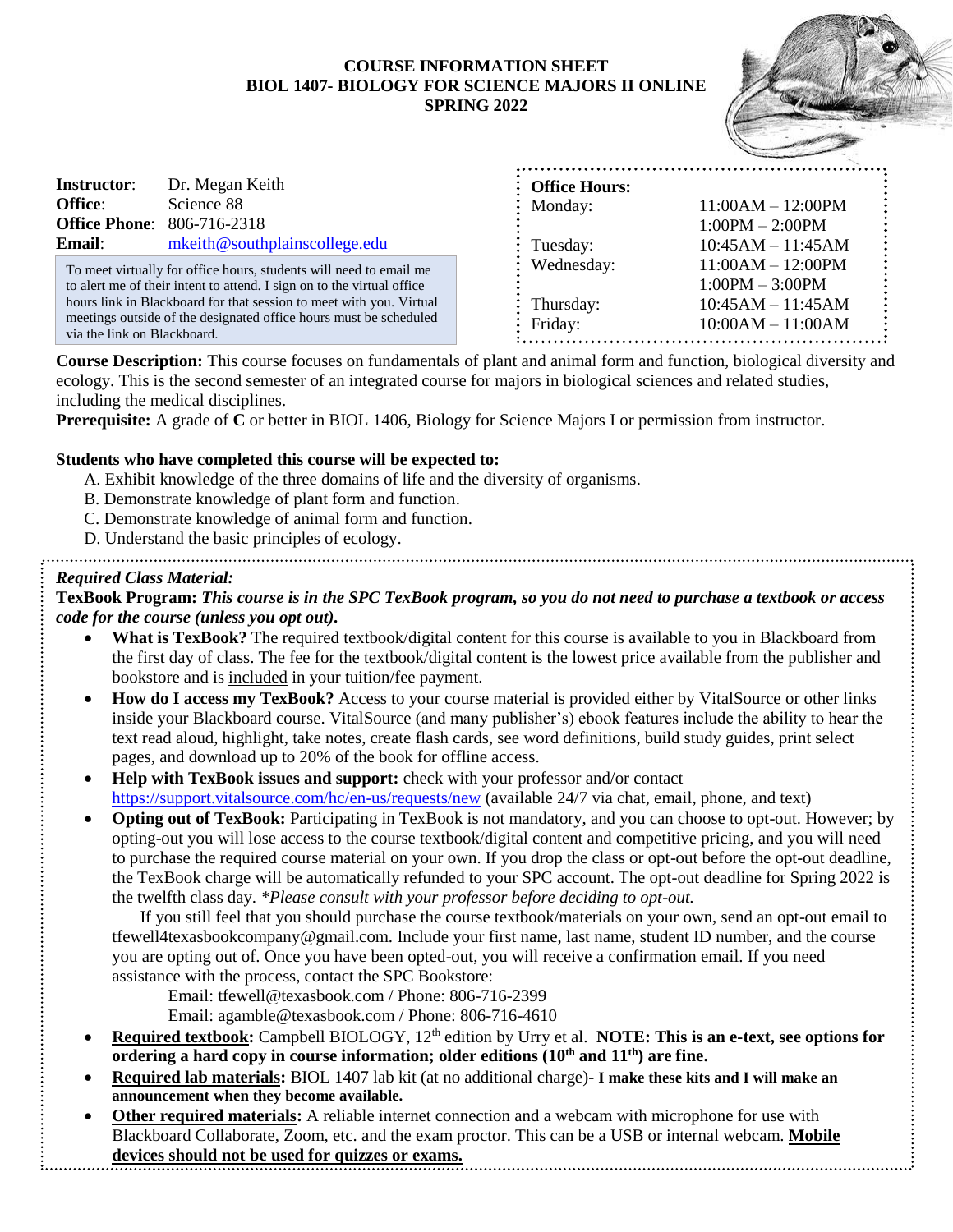I require a textbook for the following reasons:

- 1) It is a great reference for upper level courses, comprehensive graduate exams, MCAT/PCAT prep, etc. (I used mine throughout both my undergraduate and graduate programs.)
- 2) It contains additional questions at the end of each chapter to help challenge you and assess your knowledge of the material.
- 3) I include some questions from the book on the exams.
- 4) Reading the chapter before we cover it in class is beneficial for learning and retention of information.

# *Online Course Content*

• Blackboard is the primary source for course information.

• **Students need to access Blackboard regularly. Google Chrome is the preferred browser for use with Blackboard and will be REQUIRED when taking exams.**

• Specific course materials available include: PowerPoint lecture slides, lecture videos, reading assignments, messages and announcements from the instructor, study aids, quizzes, exams, lab exercises, etc.

• Each week, new material becomes available on Monday at 8:00AM and is due by 11:59PM on Sunday.

# *Communication*

Email is the main method that I have to communicate with you. Any announcements that I make via Blackboard will also be sent to your SPC email. Please check your email regularly.

I will check my email throughout the day Monday – Friday. I typically respond to all messages within 24 hours or less except on weekends and holidays.

# *Copyright Notice*

All material presented by the instructor in the course is copyright protected. The material presented by the instructor may not be modified or altered in any way. You have permission to print out one copy of any material presented by the instructor in this course (ex. course information sheet, contact information, and learning module checklists). The one copy must only be used for your personal educational use during this semester. The material may not be altered or modified in any way. The material may not be distributed in any way. You have permission to download the same material to your computer hard drive or other medium in order to print out the material needed. Any material downloaded may not be altered or modified in any way. The downloaded material may not be distributed in any way. If any course material is found on other websites, this because an act of academic misconduct and will be dealt with appropriately following the guidelines of the college concerning academic integrity.

#### *Assessment*

Final grades for the course will be calculated on a weighted scale: five exams (60%), quizzes (20%), assignments (10%), and lab (10%). I follow a traditional grading scale:

|  | $90 - 100\% = A$ | $80 - 89\% = B$ | $70 - 79\% = C$ | $60 - 69\% = D$ | $\leq 59\% = F$ |
|--|------------------|-----------------|-----------------|-----------------|-----------------|
|--|------------------|-----------------|-----------------|-----------------|-----------------|

\***Course Average**: Calculated by the weighted average of the three grade categories indicated. If a student's final average *is less than* one half a percentage point away from the next higher letter grade, the instructor will consider giving the higher letter grade. For example, a student with an 89.51 would receive a letter grade of "A" for the course.

I do not curve final grades, however, we have resources available to you if you feel you need help in improving your grades. I also offer the opportunity for bonus points on SOME exams.

#### **Exams**

- Each major exam will cover material from BOTH lecture and lab material.
- Exam dates are listed in the course schedule. All exams open on a Friday at 8:00AM and close that Monday at 8:00PM, except the final exam which opens the Friday before finals week at 8:00AM and closes that Tuesday at 8:00PM.
- The exam format may include multiple-choice questions, definitions, matching, short answer questions, and essay questions.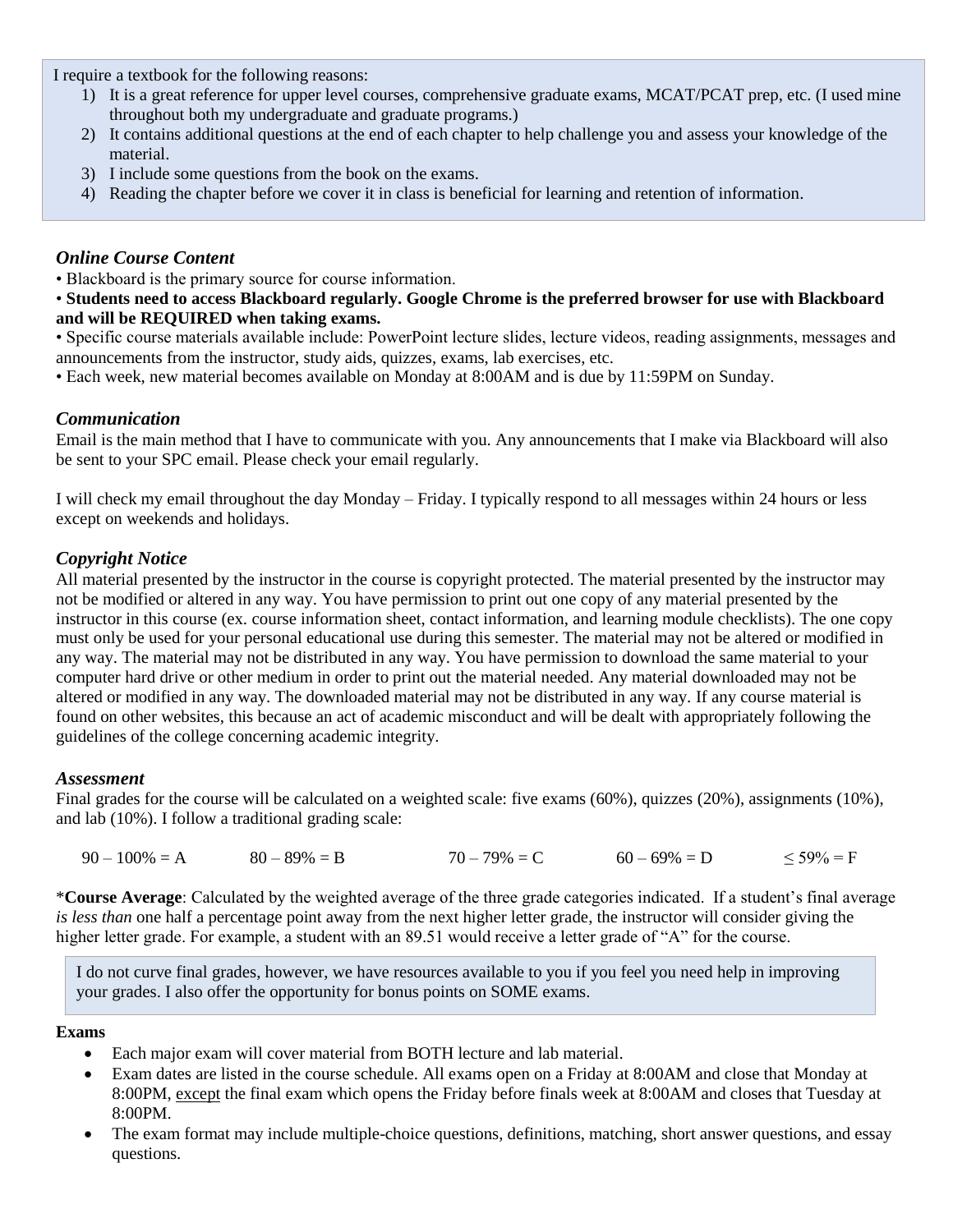- ALWAYS read instructions carefully before beginning an exam.
- Each exam score is recorded as a percent score (number correct out of the total possible) with 100% being the maximum score.
- The final exam will be a comprehensive exam. This class lays a foundational knowledge of biology that you will need to build on as you continue your education.
- Students should **NOT** miss exams! Any student who misses an exam will have a 0 score entered for that exam unless documentation can be provided for an excused absence.

*Mandatory proctoring of major exams-* Online exams within this course require online proctoring. Therefore, students will be required to have a webcam (USB or internal) with a microphone when taking an exam or quiz. Students understand that this remote recording device is purchased and controlled by the student and that recordings from any private residence must be done with the permission of any person residing in the residence. To avoid any concerns in this regard, students should select private spaces for the testing. **Various academic sites on each SPC campus offer secure private settings and technology for recordings and students with concerns may discuss location of an appropriate space for the recordings with their instructor.** Students must ensure that any recordings do not invade any third-party privacy rights and accept all responsibility and liability for violations of any third-party privacy concerns. Setup information will be provided prior to taking the proctored exam.

*Why do I require proctoring of online exams?-* It is the goal of the college to offer quality online courses that are equivalent to student experiences in face-to-face courses. This includes maintaining high expectations for student performance, student conduct including complete honesty, and to maintain a high standard of integrity (see the Student Guide for more information: [http://catalog.southplainscollege.edu/mime/media/view/56/1774/2021-](http://catalog.southplainscollege.edu/mime/media/view/56/1774/2021-22StudentGuide.pdf) [22StudentGuide.pdf\)](http://catalog.southplainscollege.edu/mime/media/view/56/1774/2021-22StudentGuide.pdf). Proctoring is required to set the standard for these expectations in this online course.

| <b>Exam conduct requirement</b>                                                             | Consequence for violation of exam conduct                                                                                                                                                                                                                                                                                                             |
|---------------------------------------------------------------------------------------------|-------------------------------------------------------------------------------------------------------------------------------------------------------------------------------------------------------------------------------------------------------------------------------------------------------------------------------------------------------|
| Valid photo ID shown.                                                                       | A zero will be given for the exam until student identity is confirmed by a valid<br>photo ID.                                                                                                                                                                                                                                                         |
| Microphone turned on and<br>recording.                                                      | A 30% penalty will be given for an exam taken without the microphone being<br>turned on and recording throughout the entire exam. Ensure that nothing is<br>interfering with the sound quality (ex. fans blowing directly on you and your<br>computer).                                                                                               |
| Sufficient lighting of the testing<br>area.                                                 | A 30% penalty will be given for an exam taken without enough lighting for the<br>instructor to assess the testing environment.                                                                                                                                                                                                                        |
| Student remains in webcam<br>view during exam.                                              | A student who leaves the webcam view during an exam for any reason will<br>receive a zero for that exam. Take all bathroom breaks, etc. before beginning the<br>exam.                                                                                                                                                                                 |
| No unauthorized materials near<br>desk area.                                                | A student who has any unauthorized materials (books, notes, phone, another<br>computer, etc.) near the testing area will receive a zero for that exam. *If it is<br>suspected that students are utilizing unauthorized material, the room scan<br>function will be implemented for exam proctoring to ensure academic honesty.*                       |
| No talking with others during<br>the exam or playing of music or<br>other audio recordings. | A student who has any music or audio recordings playing during exams, or who<br>talks with any ADULT for any reason during the exam, will receive a zero for that<br>exam.                                                                                                                                                                            |
| The exam is taken in an<br>approved proctored<br>environment.                               | Any exam taken without either the webcam software or in an approved testing<br>center will receive a zero for that exam. SPC offers several locations that would<br>appropriate for testing should you not want to take the exam in your home. If you<br>do not live near any of the SPC campuses, contact me and we can determine an<br>alternative. |

*Exam testing procedures*- The following table lists conduct requirements for online exams, as well as conduct violations. In general, behave as if you are taking the exam in a classroom with a live proctor.

**Any student who thinks that a penalty was misapplied can request that the penalty be reviewed according to the grievance procedure listed below.**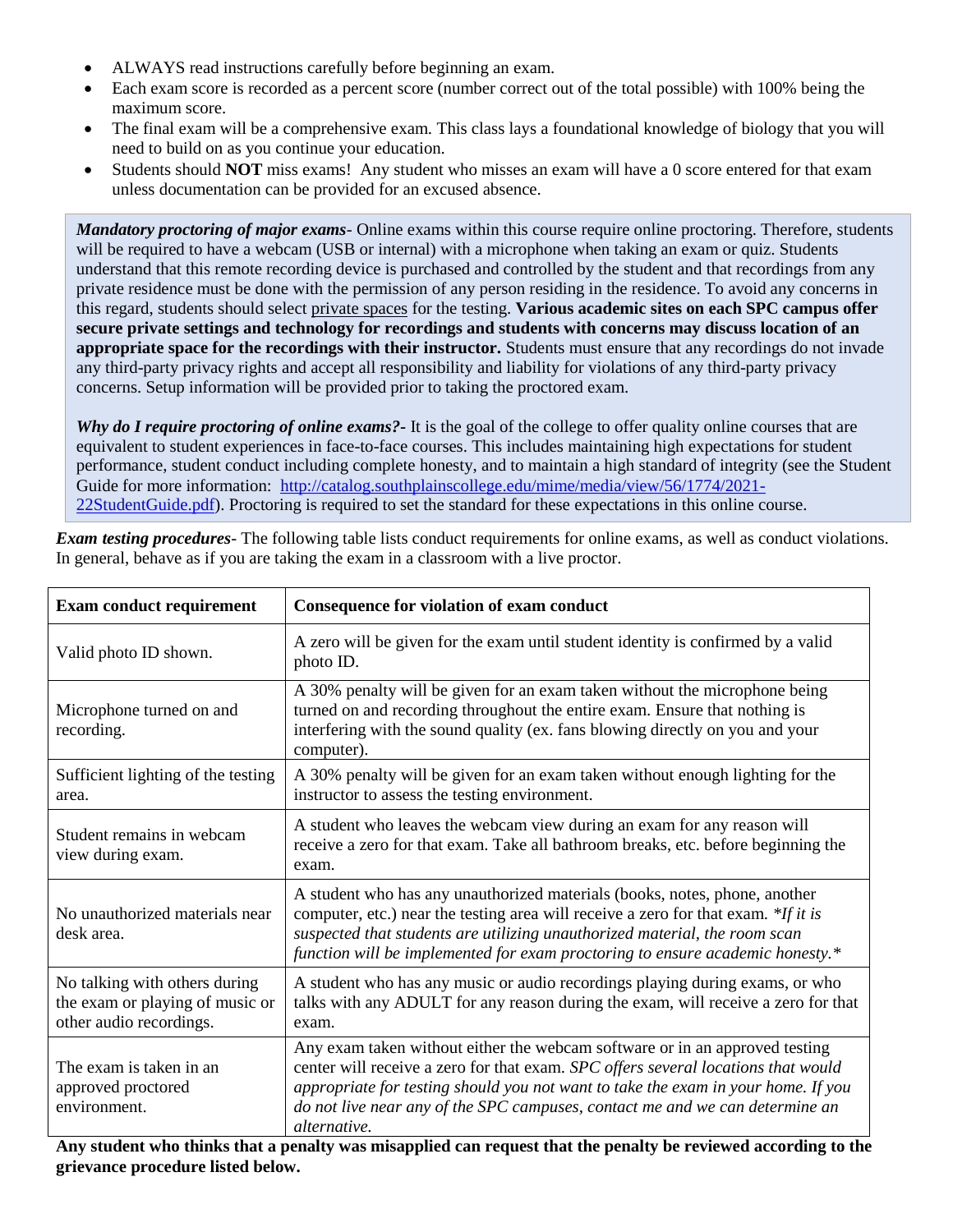## **Quizzes**

- Quizzes will be administered weekly on Blackboard. Quiz dates are listed on the course schedule.
- Quizzes will cover lecture and lab material. Read instructions carefully before beginning each quiz.
- Students will be given a set amount of time to finish the quiz.
- **Always review your quizzes as I may leave feedback. This can be done by going to My Grades and clicking on the grade you received for that quiz.**
- Missed quizzes CANNOT be made up unless proper documentation is provided for an excused absence.
- The lowest quiz grade (1) will be dropped at the end of the semester.

*\*At this time, Proctorio will not be used on quizzes. This may change if academic dishonesty is observed by the instructor.\**

### **Assignments**

• Assignments include concept checks, EdPuzzle assignments, as well as additional exercises to reinforce concepts. All assignments will be posted with clear instructions.

Assignments are meant to challenge you to apply what you are learning in class to various situations. This skill is needed in your upper level biology courses, so it is my goal to help you develop this skill early in your academic career.

# *Policies, Procedures, and Rules*

This course will be conducted according to the policies and procedures of the South Plains College Student Handbook and General Catalog.

- **1. Attendance-** Regular and consistent interaction with online lessons and attendance in lab is necessary for satisfactory achievement.
	- Attendance will be measured by a student's ability to consistently log on to Blackboard and COMPLETE the assigned work. Failure to turn in assignments will be recorded as an "absence." The instructor will monitor student statistics throughout the duration of the course and will contact you if your personal statistics deviate from what is "normal" for the rest of the class.
	- The student may be administratively withdrawn from the course when they have a total of **four infractions including failure to turn in graded assignments, quizzes, etc. (at any time; for any reason) AND the minimum course objectives cannot be met.**
	- Students who enroll in a course but have "Never Attended" by the official census date, as reported by the faculty member, will be administratively dropped by the Office of Admissions and Records. A student who does not meet the attendance requirements of a class as stated in the course syllabus and does not officially withdraw from that course by the official census date of the semester, may be administratively withdrawn from that course and receive a grade of "X."

Students who miss multiple assignments typically fall so far behind that they are unable to catch up and their grades suffer on that section of material. Set yourself up for success; attend class.

**2. Technical difficulties**- If you experience technical difficulties please refer to the list of offices/personnel to call in Course Resources on Blackboard for help with your unique issue(s). Please send an email *immediately* to notify the instructor of these difficulties. **You will be allowed one, and only one, reset on any assignment/exam for the semester.**

Should issues arise that are out of your control (i.e., Blackboard shuts down indefinitely) then the instructor will adjust assignment availability and due dates as appropriate.

- **3. Make-up policy** Students may make up missed work if they have an excused absence. Make-up work is due one week from the day that it is assigned.
- **4. Online Course Netiquette** Remember that you are addressing a professor and/or a group, even though you don't see them.
	- Don't say things that you wouldn't say publicly in a traditional class setting.
	- Don't address comments to individuals unless you want all to know what you are telling that person.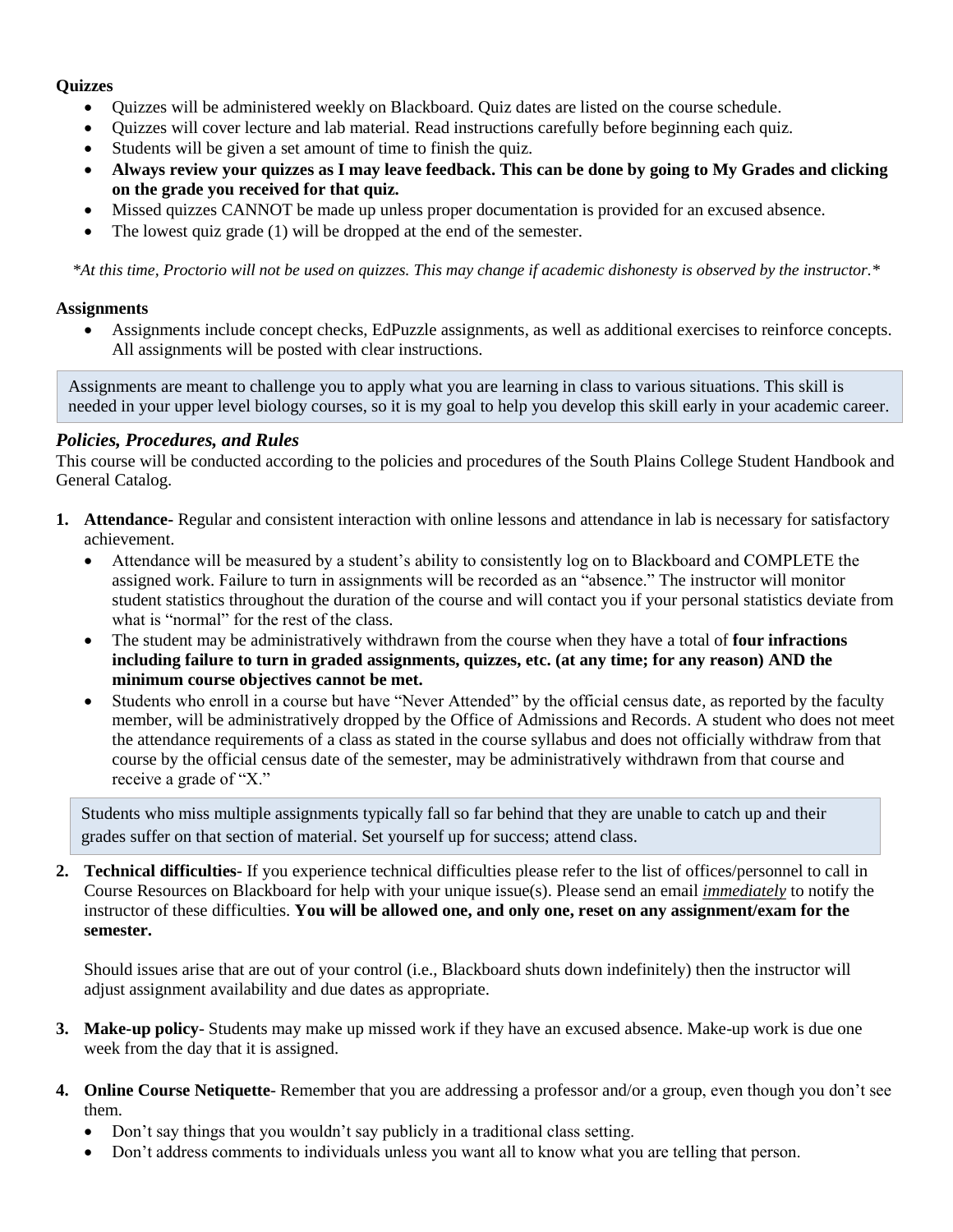- Don't share confidential information.
- Read any messages or comments before sending; once it is out there, you can't change it.
- Access Blackboard frequently and read through an entire message before you reply.
- Because electronic communication does not show smiles and frowns (other than the graphic kind), or employ intonation, humor and sarcasm might be misunderstood. Use these carefully and employ good word choice so that your meaning comes through clearly.
- Avoid sending unkind messages. Besides angering others and reflecting poorly on you, they may have the effect of shutting down discussion.
- Aim for clarity and readability in your text. Paragraph often, avoid using only capital letters, and stay away from character symbols and conventions that get in the way of visual comfort.
- Although electronic communication can be very informal, try for good language usage so that your message comes through rather than your mistakes (many mail programs have spell checkers). Avoid correcting other people's language, however. Try to be clear, indicating what you are talking about fully instead of presuming that others know which message you are responding to, what chapter or assignment you are referring to, etc.
- Use of inappropriate or disrespectful language, cyber bullying, etc. will result in a zero for that assignment and will require that the student attend a meeting with the instructor and/or any other appropriate faculty to address this issue.
- **5. Academic Integrity** *It is the aim of the faculty of South Plains College to foster a spirit of complete honesty and a high standard of integrity.* The attempt of any student to present any work as their own which he or she has not honestly performed is regarded at SPC as a most serious offense and renders the offender liable to serious consequences, possibly suspension. Failure to comply with this policy will result in an F for the assignment and can result in an F for the course if circumstances warrant.
	- Plagiarism violations include, but are not limited to, the following:
		- 1. Turning in a paper that has been purchased, borrowed, or downloaded from another student, an online term paper site, or a mail order term paper mill;
		- 2. Cutting and pasting together information from books, articles, other papers, or online sites without providing proper documentation;
		- 3. Using direct quotations (three or more words) from a source without showing them to be direct quotations and citing them; or
		- 4. Missing in-text citations.
	- Cheating violations include, but are not limited to, the following:
		- 1. Knowingly using, buying, selling, stealing, or soliciting, in whole or in part, an administered test's content;
		- 2. Discovering the content of an examination before it is given, including bribing another person to obtain an unadministered test or information about an unadministered test;
		- 3. Using an unauthorized source of information (notes, textbook, text messaging, internet, apps) during an examination, quiz, or homework assignment;
		- 4. Entering an office or building to obtain unfair advantage;
		- 5. Taking an examination for another;
		- 6. Altering grade records;
		- 7. Copying another's work during an examination or on a homework assignment;
		- 8. Collaborating with or seeking aid from another person during a test;
		- 9. Rewriting another student's work in Peer Editing so that the writing is no longer the original student's; or
		- 10. Taking pictures of a test, test answers, or someone else's paper.
- **6. Privacy-** The federal law guaranteeing student privacy is the policy of this instructor as well as that of SPC. This means that I will not discuss your grade with anyone other than YOU.
- **7. Grievance procedure:** If a student is having a problem with the course policies or the instructor, he or she should *first* try and resolve any such problems with the instructor. If the problem is not resolved, the student may proceed to the Biology Department Chair, who can advise the student on how to resolve the problem, or direct them to the appropriate office.